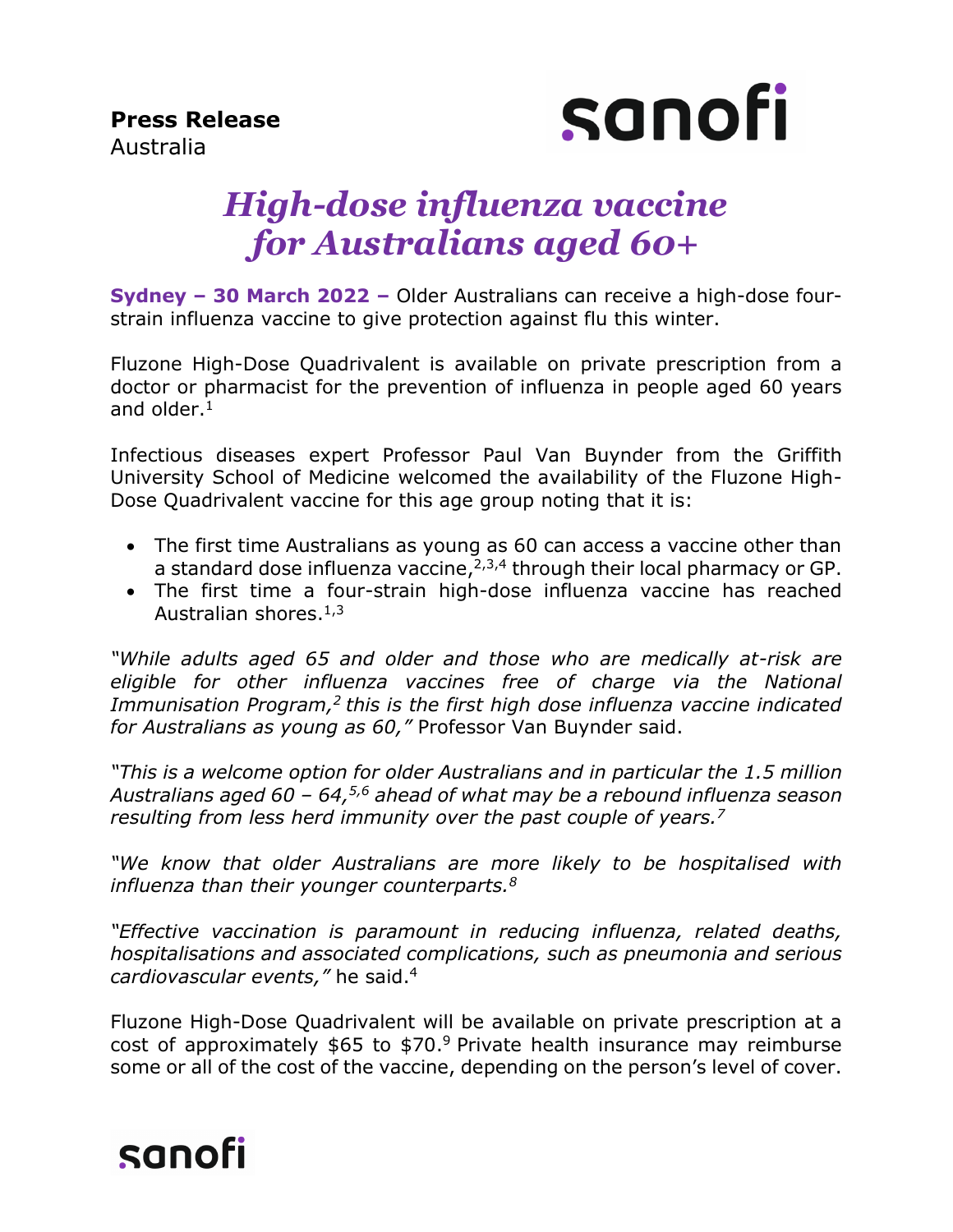

#### *Boosting the immune response of older Australians<sup>1</sup>*

Containing four times the antigen (or active ingredient) of a standard dose influenza vaccine, $1,4$  Fluzone High-Dose Quadrivalent stimulates the immune system, boosting the production of influenza-protective antibodies.<sup>1,10</sup>

While influenza affects people of all ages, older Australians are at increased risk of serious complications.<sup>8</sup> This is often due to the gradual deterioration of the immune system as people get older.<sup>8,10</sup>

Prior to the COVID-19 pandemic, which resulted in two years of record-low rates of influenza<sup>11</sup> due to lockdowns, social distancing, and improved hand hygiene, approximately 56 per cent of all hospital admissions due to influenza occurred in Australians aged 60 years and older.<sup>12</sup>

*Influenza can cause serious complications, especially in older adults*  Influenza is a serious disease which can cause a range of serious complications. 13

*"There is a common misperception that influenza, or 'the flu', is just a bad cold that might put you in bed for some time. Unfortunately, that is far from the truth,"* <sup>14</sup> Professor Van Buynder said.

*"It's important that the community, particularly the elderly and those with health issues, recognise the real risks posed by influenza,"* he said.

*"All adults should be vaccinated against influenza, and I encourage older Australians to speak with their doctor about how to best protect themselves against influenza this flu season,"* Professor Van Buynder said.

Dr Iris Depaz, Head of Medical, Sanofi Pasteur Australia and New Zealand said: *"As a leader in vaccines, Sanofi continues to deliver innovations that help optimise protection against infectious diseases, including influenza."*

Adults aged 65 and older and those who are medically at risk have access to free influenza vaccines via the National Immunisation Program<sup>2</sup> and should consult their healthcare professional for more information on these vaccines.

# sanofi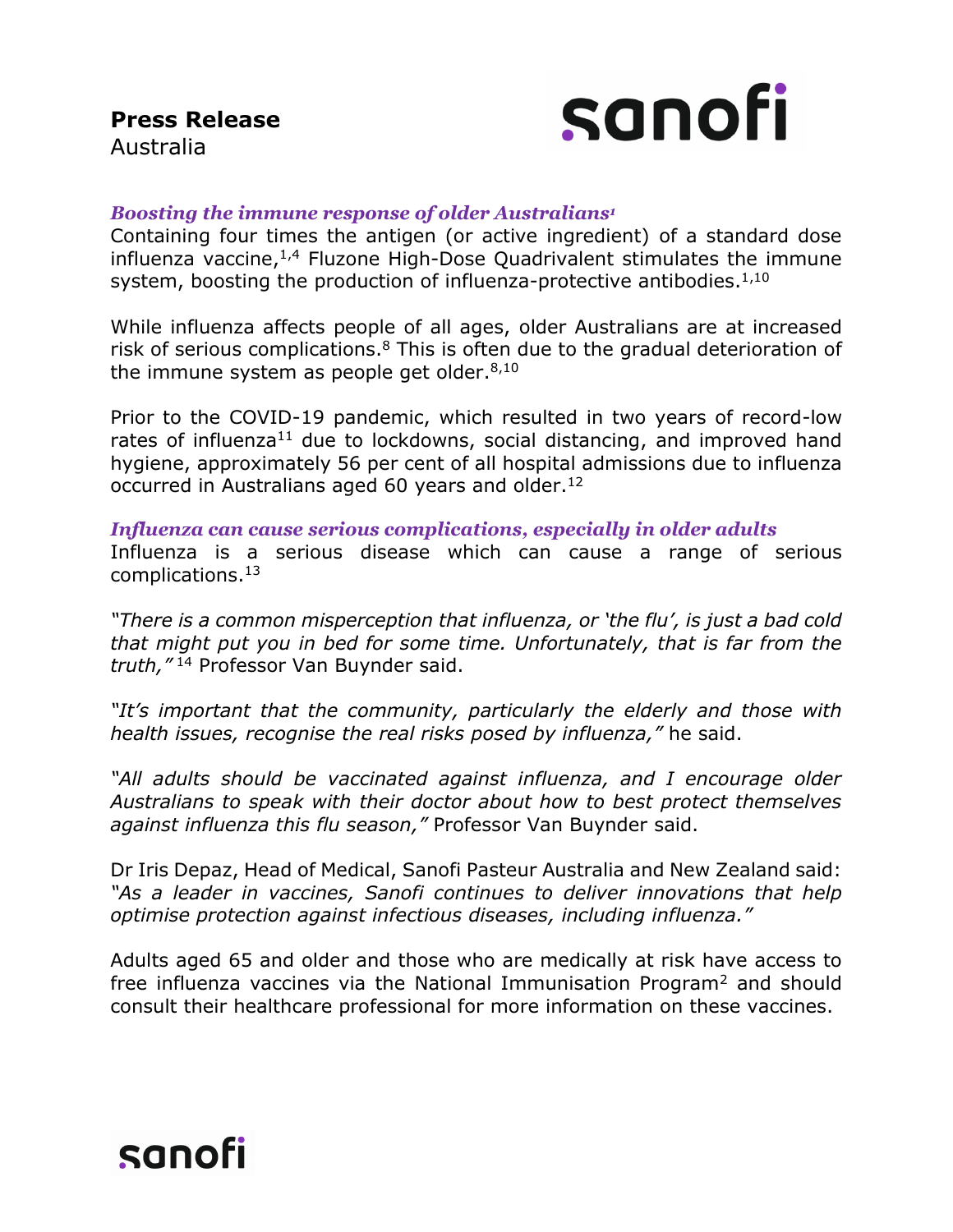

# Australia

### *About Fluzone High-Dose Quadrivalent Influenza Vaccine*

Fluzone High-Dose Quadrivalent is an inactivated influenza virus vaccine.<sup>1</sup> It contains each of the four strains recommended by the World Health Organization for the 2022 influenza season: an A/Victoria/2570/2019 (H1N1)pdm09-like virus; an A/Darwin/9/2021 (H3N2)-like virus; a B/Austria/1359417/2021-like (B/Victoria lineage) virus; and a B/Phuket/3073/2013-like  $(B/Y)$ amagata lineage) virus.<sup>1,15</sup>

All vaccines may cause side-effects. With Fluzone High-Dose Quadrivalent, the most common adverse reactions are injection site pain, muscle pain, headache and malaise. Most reactions are transient, resolving within three days of vaccination.<sup>1</sup>

The vaccine is contraindicated in people with a history of severe allergic reaction after previous administration of any influenza vaccine or to any component of the vaccine. Special warnings and precautions apply for use in individuals with egg allergy. $<sup>1</sup>$ </sup>

**This vaccine is not available through the National Immunisation Program (NIP). This vaccine is available on private prescription only from GP or pharmacist.**

### **Consumer Medicine Information available at:**

**[https://www.ebs.tga.gov.au/ebs/picmi/picmirepository.nsf/pdf?Op](https://www.ebs.tga.gov.au/ebs/picmi/picmirepository.nsf/pdf?OpenAgent&id=CP-2020-CMI-02062-1&d=20211201172310101) [enAgent&id=CP-2020-CMI-02062-1&d=20211201172310101](https://www.ebs.tga.gov.au/ebs/picmi/picmirepository.nsf/pdf?OpenAgent&id=CP-2020-CMI-02062-1&d=20211201172310101)**

Professor Paul Van Buynder has previously participated in medical advisory boards for Sanofi. In relation to this Sanofi media announcement, no compensation was provided to Professor Van Buynder, and the opinions expressed are his own. Professor Van Buynder has been briefed by Sanofi on the approved use of this product.

**Issued by Ethical Strategies on behalf of Sanofi Australia**

# sanofi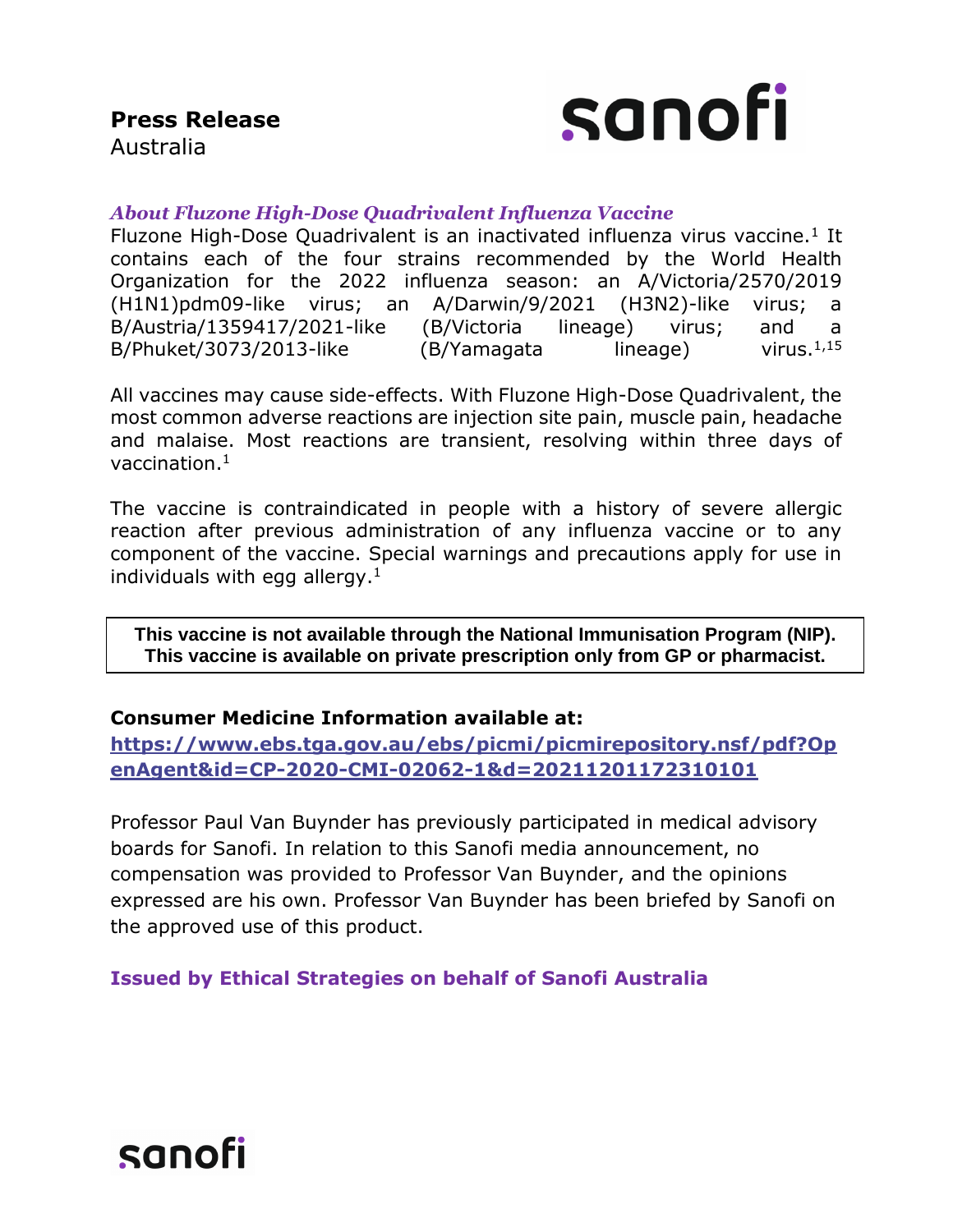## **Press Release**  Australia



## *About Sanofi*

We are an innovative global healthcare company, driven by one purpose: we chase the miracles of science to improve people's lives. Our team, across some 100 countries, is dedicated to transforming the practice of medicine by working to turn the impossible into the possible. We provide potentially life-changing treatment options and life-saving vaccine protection to millions of people globally, while putting sustainability and social responsibility at the center of our ambitions. Sanofi is listed on EURONEXT: SAN and NASDAQ: SNY

#### *Media Contacts*

**Rebecca Anable, Ethical Strategies**, 0404 019 323 [ranable@ethicalstrategies.com.au](mailto:ranable@ethicalstrategies.com.au) **Ben Seal, Sanofi Australia and New Zealand**, 0422 003 068 Ben.Seal@sanofi.com

#### **References:**

- 1. Sanofi Pasteur. Fluzone High Dose Product Information. 2020.
- 2. Department of Health. 2021 National Immunisation Program influenza vaccines reference guide for vaccination providers. Available at: [https://www.health.gov.au/resources/publications/2021-national-immunisation](https://www.health.gov.au/resources/publications/2021-national-immunisation-program-influenza-vaccines-reference-guide-for-vaccination-providers)[program-influenza-vaccines-reference-guide-for-vaccination-providers](https://www.health.gov.au/resources/publications/2021-national-immunisation-program-influenza-vaccines-reference-guide-for-vaccination-providers)
- 3. Australian Government. Australian Register of Therapeutic Goods. Available at: <https://www.tga.gov.au/australian-register-therapeutic-goods>
- 4. Department of Health. Australian Immunisation Handbook: Influenza, Available at: [https://immunisationhandbook.health.gov.au/vaccine-preventable](https://immunisationhandbook.health.gov.au/vaccine-preventable-diseases/influenza-flu)[diseases/influenza-flu](https://immunisationhandbook.health.gov.au/vaccine-preventable-diseases/influenza-flu)
- 5. Australian Bureau of Statistics. National, State and Territory Population. 2020. Data cute: Population by age and sex – national. Available at: [https://www.abs.gov.au/statistics/people/population/national-state-and-territory](https://www.abs.gov.au/statistics/people/population/national-state-and-territory-population/latest-release#data-downloads-data-cubes)[population/latest-release#data-downloads-data-cubes](https://www.abs.gov.au/statistics/people/population/national-state-and-territory-population/latest-release#data-downloads-data-cubes)
- 6. Australian Bureau of Statistics. National, State and Territory Population. 2021. Available at: [https://www.abs.gov.au/statistics/people/population/national-state](https://www.abs.gov.au/statistics/people/population/national-state-and-territory-population/latest-release)[and-territory-population/latest-release](https://www.abs.gov.au/statistics/people/population/national-state-and-territory-population/latest-release)
- 7. Woodley M. News GP: Royal Australian College of General Practitioners. Is Australia at risk of a rebound flu season? Available at: https://www1.racgp.org.au/newsgp/clinical/is-australia-at-risk-of-a-rebound-fluseason. Accessed on 31 January 2022.
- 8. Monto, AS. *et al. Vaccine* 2009;27(37):5043–5053.
- 9. Sanofi. Data on file 2022.
- 10. US Centre for Disease Control and Prevention. Fluzone High-Dose Seasonal Influenza Vaccine. Available at: [https://www.cdc.gov/flu/prevent/qa\\_fluzone.htm](https://www.cdc.gov/flu/prevent/qa_fluzone.htm)
- 11. Department of Health. Australian influenza surveillance report and activity updates. Available at: https://www1.health.gov.au/internet/main/publishing.nsf/Content/cdasurveil-ozflu-flucurr.htm Accessed 26 July 2021.
- 12. Department of Health. Hospitalisations (same day and overnight) due to influenza (J9,J10,J11), Australia, AIHW data cubes.
- 13. Macias AE, et al. The disease burden of influenza beyond respiratory illness, *Vaccine*. 2021;39 (Suppl 1):A6-A14.